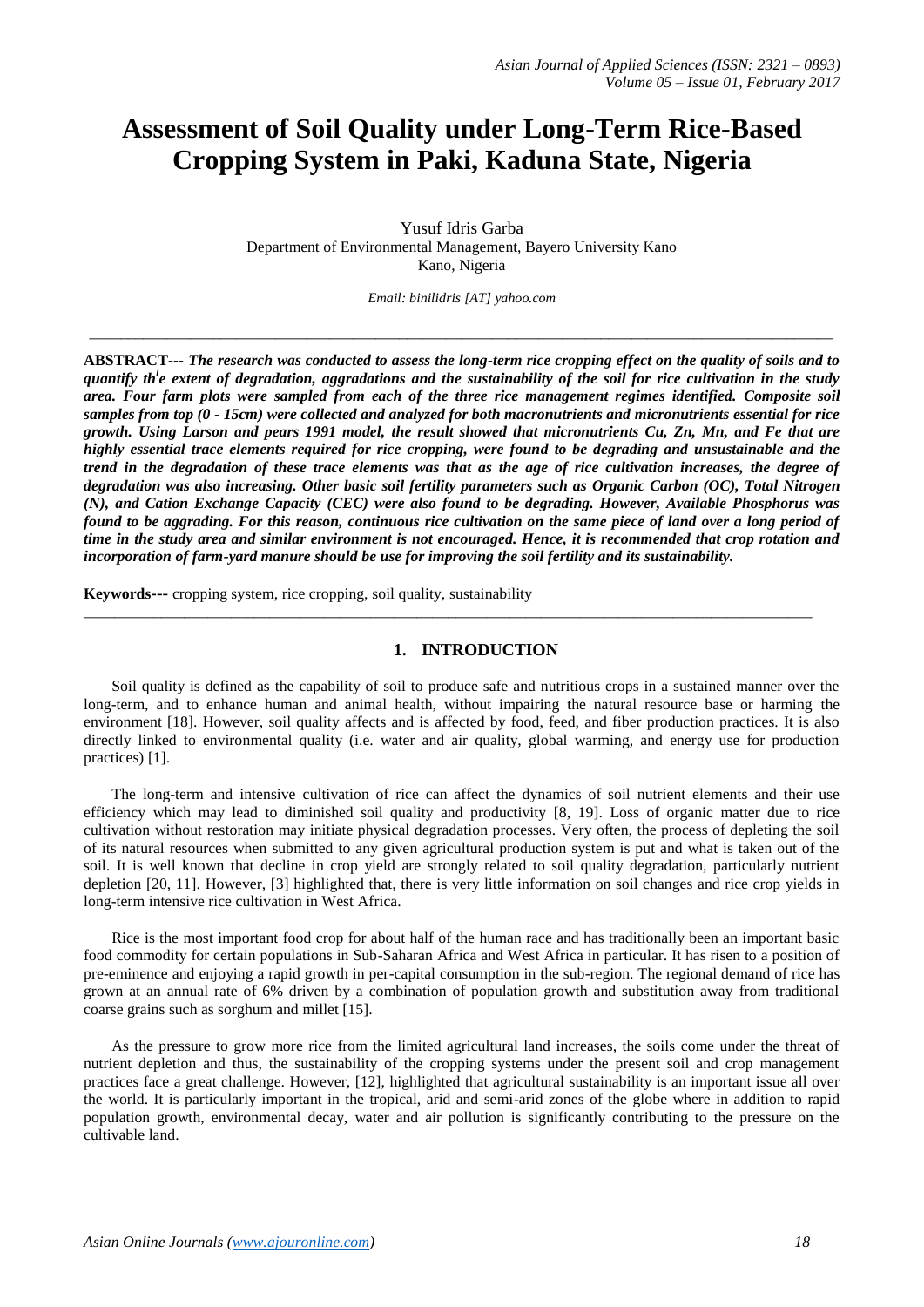## **2. MATERIALS AND METHODS**

## **2.1 Description of the Study Site**

The study area is located within the latitude  $11.00^{0}N$  to  $11.30^{0}N$  and longitude 8.00<sup>0</sup>E to 8.15<sup>0</sup>E (figure 1). It lies at the north central margin of northern guinea savanna of Nigeria, where the rural population density is high by tropical African standard. The rural density as at November 2005 was estimated to be at least about 150 person/km<sup>2</sup> and the pressure on the agricultural land is annually increasing. The area experienced only one maximum (peak) of rainfall and this occurs in August with a mean annual rainfall of 1110mm. Rainfall intensities in most times are high and range from 25mm/hr and 125mm/hr [16] and usually higher at the beginning of the rainy season [14]. The temperature is high throughout the year with mean monthly raising from  $22^{\circ}$ C in January and attaining the maximum  $43^{\circ}$ C in April [22]. The atmospheric humidity is generally low with its lowest in dry season at 16.8% and highest in the wet season about 85.0% for most of the time in the day [9].

The area forms a part of the basement complex of pre-Cambrian origin. The rocks of the basement complex consist of metamorphic and igneous type, which have been in existence for millions of years and subjected to chemical and other forms of weathering in the past to produced clay rich regolith [28]. The area is extensive upland plain without grouped hills and believed to be the initial pediplain that are now covered by a layer of wind drift materials sometimes above three meters thick. The general slope angles in this area range between  $0^0$ -1<sup>0</sup>. Rock outcrops (hills) are generally few and scanty and ranges between  $10 - 30$  meters high above the plain and up to  $30^{\circ}$  steep.

The soils of the area are basically derived from the basement complex rocks and are usually described as ferruginous tropical soils on sandy parent material [27] and as leached ferruginous tropical soils[26].

## **2.2 Selection of Farmers and Plots**

The sampling frame for this research includes the whole of Paki farming areas which is about 3km radius (figure 1). Snow ball method was applied as the technique in the selection of farmers while stratified simple random sampling was used in the selection of farm plots for the collection of primary data i.e. for interviewing the farmers and collection of soil samples respectively. To this end, the first interviewee was required to refer the researcher to another farmer who was also an expert or knowledgeable in the subject matter (rice cultivation). Four (4) farm plots were selected from each of the three management regimes (i.e continuous rice cultivation up to 10, 20 and 30years) and two control sites were identified within the study area, which are also plots of land with similar physiographic characteristics as the continuous rice cultivation farm plots. The first one is a piece of land identified to have never been cultivated and the second one is a farm plot identified to be under fallow for more than twenty (20) years. These were coded control 1 and control 2 respectively. Composite soil samples were collected from the top 0 - 15cm at the rate of twelve (12) samples per farm plot.

## **2.3 Laboratory Analyses**

Each of the composite soil samples collected was air-dried, crushed and sieved with 2mm sieve and then prepared for the routing analysis of the following parameters: pH., Available Water Holding capacity (AWH), Particle Size Distribution (PSD), Organic Carbon (OC), Total Nitrogen (N), Available Phosphorus (P), Exchangeable Bases, CEC, and micronutrients which are assumed to be sensitive to rice cultivation such as Zn, Mn, Cu, and Fe. Soil pH was measured using the glass electrode method with 1:1 soil/water ratio. The total nitrogen (N) was determined using regular Micro-Kjeldahl Method [7]. Available soil phosphorus (P) was extracted using the Bray 2 method, and the content was determined calorimetrically by ascorbic acid molybdenum blue method [6]. Organic carbon was determined by Chronicoxidation method by [23]. Particle Size Analysis was investigated through a hydrometer method [5]. Bulk density (Db) was determined by [4]. The Available Water Holding capacity (AWH) was determined by the method summarized by [10]. Exchangeable Na, K, Ca and Mg were determined using flame photometer. The double acid digestion technique [2], was used in sample extraction to digest the soils for metals determination. The concentration of the metals (Fe, Mn, Cu, and Zn) was determined using an Instrumentation Laboratory IL251 Atomic Absorption Spectrophotometer.

## **2.4 Statistical Analysis**

Basic statistics such as mean, range and standard deviation and analysis of variance (ANOVA) via statistical computer package [21], were used for identification of trends and differences in soil qualities among the various categories of continuous rice cropping farm plots while Larson and Pierce (1991) model was used to determine the sustainability or otherwise of the entire management.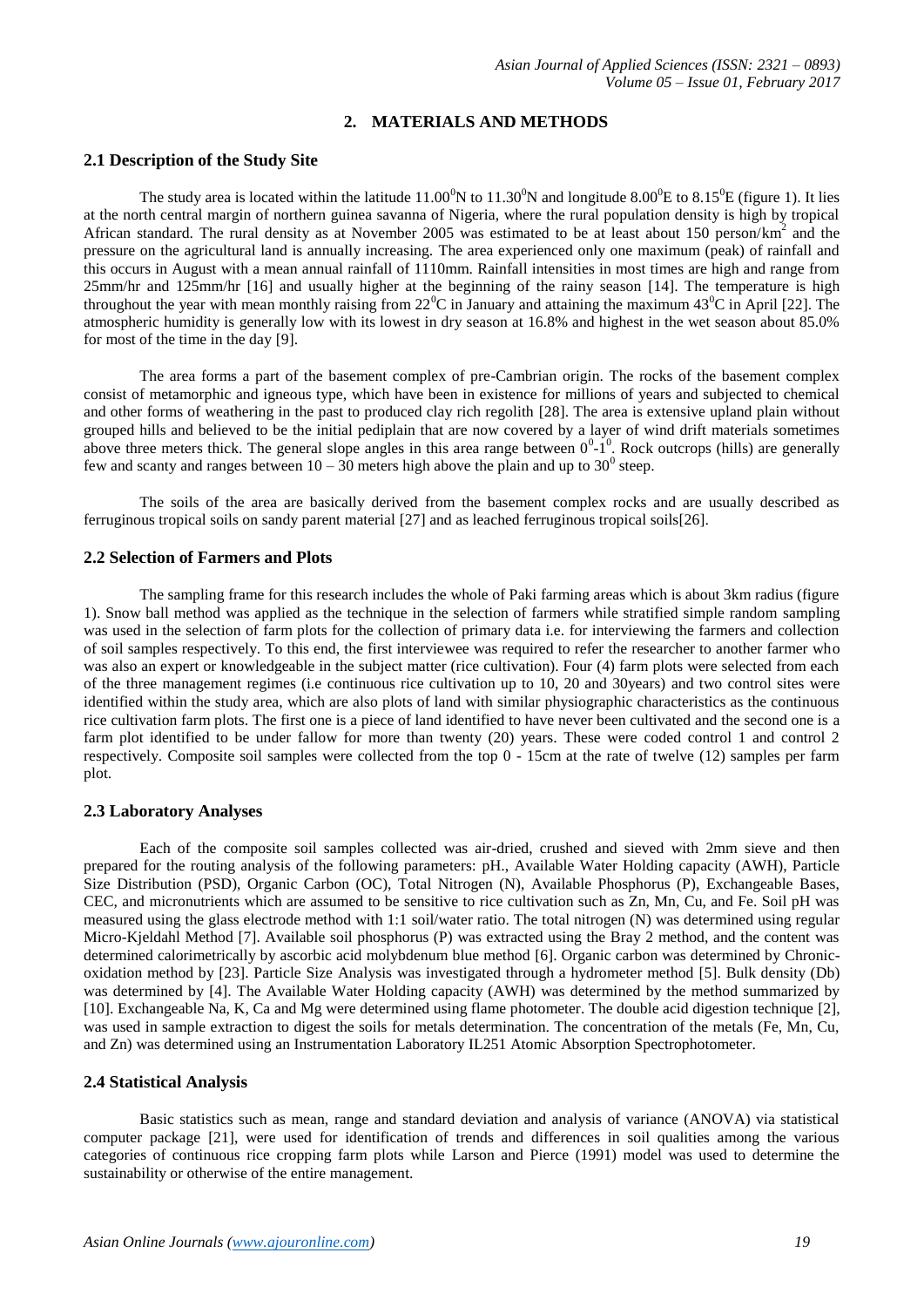

Source: Geography Department, BUK (2013)

Figure 1: Study area Paki and its Environ in a Concentric of 3km Radius

## **3. RESULT AND DISCUSSION**

The soil quality and sustainability of continuous rice cultivation management regimes was assessed with the aid of [17]. All the farms were quantitatively assessed based on the principles that a management is sustainable if that management practice maintains or improves the soil quality with age [24]. Hence a cumulative quality level of zero is acceptable on soil quality. While a negatively scored level management system is unacceptable and is termed as unsustainable because it is degrading. Table 1 Summarizes the sustainability level of the nineteen soils physical and chemical properties analyzed. However, the degree of degradation and sustainability among the nutrients varies with the nutrient type.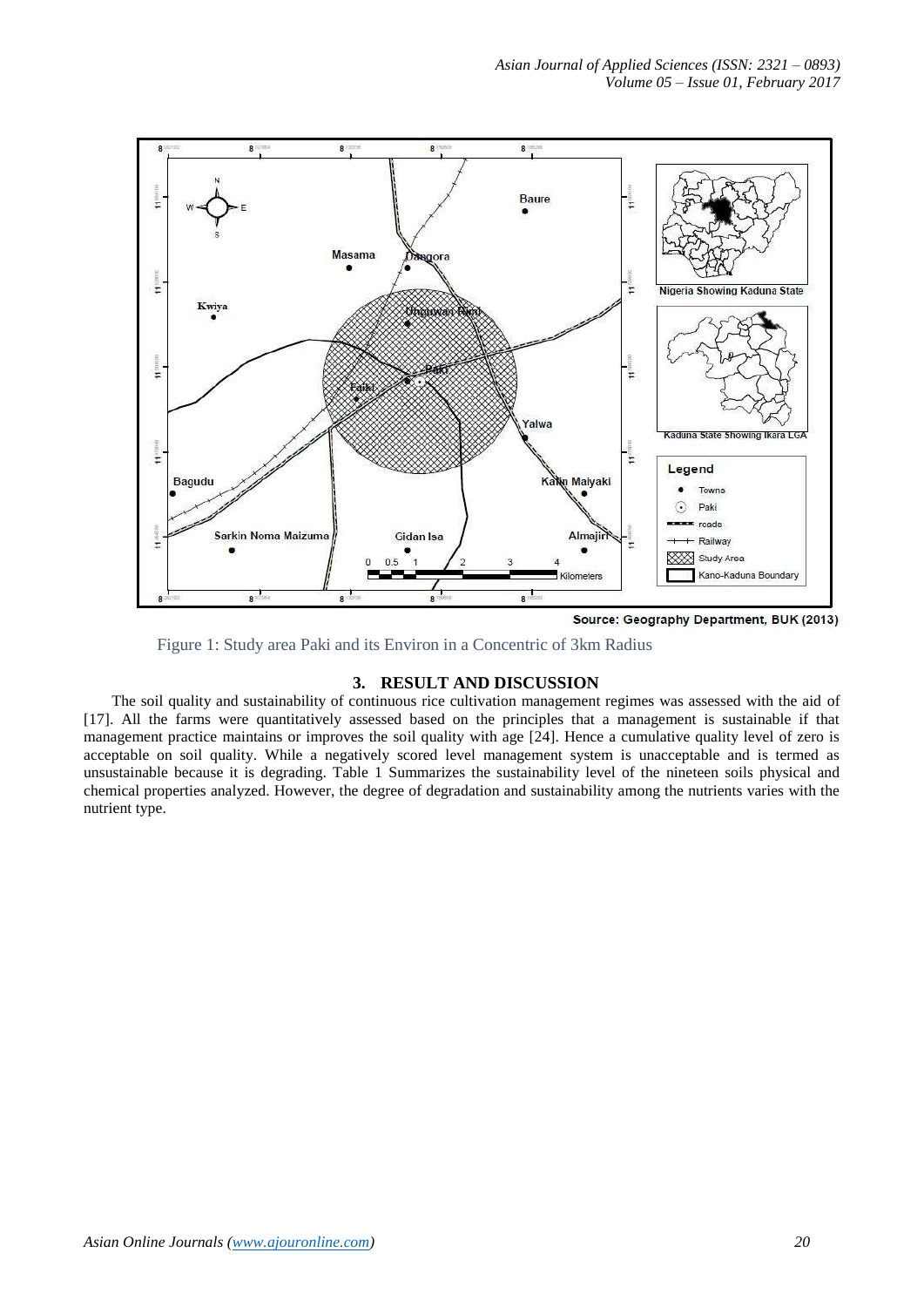Table 1: Quality Level and Sustainability of the Individual Soil Properties under Three Management Regimes (Larson and Pierce, 1991)

|     |                                | <b>Control site</b> |                  | <b>Continuous rice</b><br>cropping up to<br>10years |           | <b>Continuous rice</b><br>cropping up to<br>20years |            | <b>Continuous rice</b><br>cropping up to<br>30years |            |
|-----|--------------------------------|---------------------|------------------|-----------------------------------------------------|-----------|-----------------------------------------------------|------------|-----------------------------------------------------|------------|
| S/N | Soil properties                | $\pi$               | QL               | $\pmb{\pi}$                                         | QL        | π                                                   | QL         | $\pmb{\pi}$                                         | QL         |
| 1.  | $pH(H_20)$                     | 6.80                | $\overline{0}$   | 7.00                                                | $+0.1177$ | 6.55                                                | $-0.0367$  | 6.425                                               | $-0.0551$  |
| 2.  | Organic Carbon (%)             | 0.768               | $\mathbf{0}$     | 0.662                                               | $-0.1382$ | 0.645                                               | $-0.1607$  | 0.764                                               | $-0.0055$  |
| 3.  | Organic Matter (%)             | 1.298               | 0                | 1.174                                               | $-0.0958$ | 1.130                                               | $-0.1297$  | 1.083                                               | $-0.1675$  |
| 4.  | Total Nitrogen (%)             | 0.055               | $\Omega$         | 0.220                                               | $+0.0000$ | 0.052                                               | $-0.0454$  | 0.055                                               | $+0.0000$  |
| 5.  | Av.Phosphorus (ppm)            | 18                  | 0                | 21.25                                               | $+0.1183$ | 19.00                                               | $+0.000$   | 19.00                                               | $-0.00001$ |
| 6.  | Exch. Na $(Cmol Kg^{-1})$      | 0.21                | $\mathbf{0}$     | 0.155                                               | $-0.2619$ | 0.165                                               | $-0.2143$  | 0.185                                               | $-0.1190$  |
| 7.  | Exch. K (Cmol $Kg^{-1}$ )      | 0.35                | $\boldsymbol{0}$ | 0.362                                               | $+0.0357$ | 0.367                                               | $+0.050$   | 0.357                                               | $+0.0214$  |
| 8.  | Exch. Ca $(Cmol Kg^{-1})$      | 3.65                | $\theta$         | 4.055                                               | $+0.1109$ | 3.747                                               | $+0.027$   | 3.645                                               | $-0.0013$  |
| 9.  | Exch.Mg $(Cmol Kg^{-1})$       | 1.97                | $\Omega$         | 2.235                                               | $+0.1345$ | 1.990                                               | $+0.010$   | 2.035                                               | $+0.0329$  |
| 10  | CEC (Meq./100g)                | 10.08               | $\mathbf{0}$     | 10.29                                               | $+0.0210$ | 10.73                                               | $+0.064$   | 10.17                                               | $+0.0092$  |
| 11. | Sand $(\%)$                    | 68                  | 0                | 63.25                                               | $-0.0193$ | 62.75                                               | $-0.0291$  | 61.75                                               | $-0.0426$  |
| 12. | Silt $(\%)$                    | 23                  | $\boldsymbol{0}$ | 26.25                                               | $+0.1169$ | 27.00                                               | $+0.148$   | 27.25                                               | $+0.1595$  |
| 13. | Clay $(\%)$                    | 9                   | $\Omega$         | 10.50                                               | $-0.0868$ | 10.25                                               | $-0.1086$  | 11.00                                               | $-0.0434$  |
| 14. | Bulk Density $(g/cm^3)$        | 1.45                | $\overline{0}$   | 1.150                                               | $-0.2069$ | 1.175                                               | $-0.1724$  | 1.225                                               | $-0.1724$  |
| 15. | Av. W.H.C                      | 14                  | $\mathbf{0}$     | 15.50                                               | $+0.0333$ | 14.25                                               | $-0.1999$  | 14.50                                               | $-0.0333$  |
| 16. | $Cu$ (ppm)                     | 21.4                | 0                | 15.00                                               | $-1.1960$ | 15.05                                               | $-1.1867$  | 13.65                                               | $-1.4484$  |
| 17. | $Zn$ (ppm)                     | 5.25                | $\boldsymbol{0}$ | 5.10                                                | $-0.1144$ | 4.850                                               | $-0.3047$  | 4.675                                               | $-0.4381$  |
| 18. | $Mn$ (ppm)                     | 7.0                 | $\overline{0}$   | 6.75                                                | $-0.1429$ | 6.000                                               | $-0.5713$  | 5.850                                               | $-0.6571$  |
| 19. | Fe (ppm)                       | 11.1                | $\overline{0}$   | 8.65                                                | $-0.8827$ | 5.200                                               | $-1.2791$  | 8.600                                               | $-0.9007$  |
|     | <b>Total Quality Level</b>     |                     |                  |                                                     | $-2.4561$ |                                                     | $-3.1392$  |                                                     | $-3.8596$  |
|     | Time (years)                   |                     |                  |                                                     | 10years   |                                                     | 20years    |                                                     | 30years    |
|     | <b>Relative Sustainability</b> |                     |                  |                                                     | $-0.2456$ |                                                     | $-0.15696$ |                                                     | $-0.12865$ |

 $\pi$  = mean, QL = Quality Level

## **3.1 Sustainability of Micronutrients**

The results generally indicates that all the four micronutrients (Cu, Zn, Mn, and Fe) essential for rice growing assessed are not sustainable in the three continuous rice cropping management regimes. Control site 1, recorded highest micronutrients concentration followed by control site 2 which was under fallow for about 20 years. This was followed by continuous rice management regime up to 10 years while the management regime of continuous rice cropping up to 30 years recorded least in terms of quality level of most of these nutrients. This trend shows that as the age of continuous rice cropping increases the level of micronutrients are decreasing. This might have led to the decline in the rice yield experienced by farmers in the area despite their intensive application of inorganic fertilizers. However the level of the decrease of these nutrients with age of rice cultivation varies with nutrient type (Fig.2). Zn and Mn exhibits clear pattern of degradation across the three continuous rice cropping management regimes from 10years down to 30years of rice cultivation. However, Cu and Fe do not give a clear pattern of degradation across the three continuous rice cropping management regimes. This shows that the longer the age of continuous rice cultivation the less sustainable will be Zn and Mn. The degree of degradation of Fe is less from 10 years to 20 years but increases more down to 30 years of continuous rice cultivation.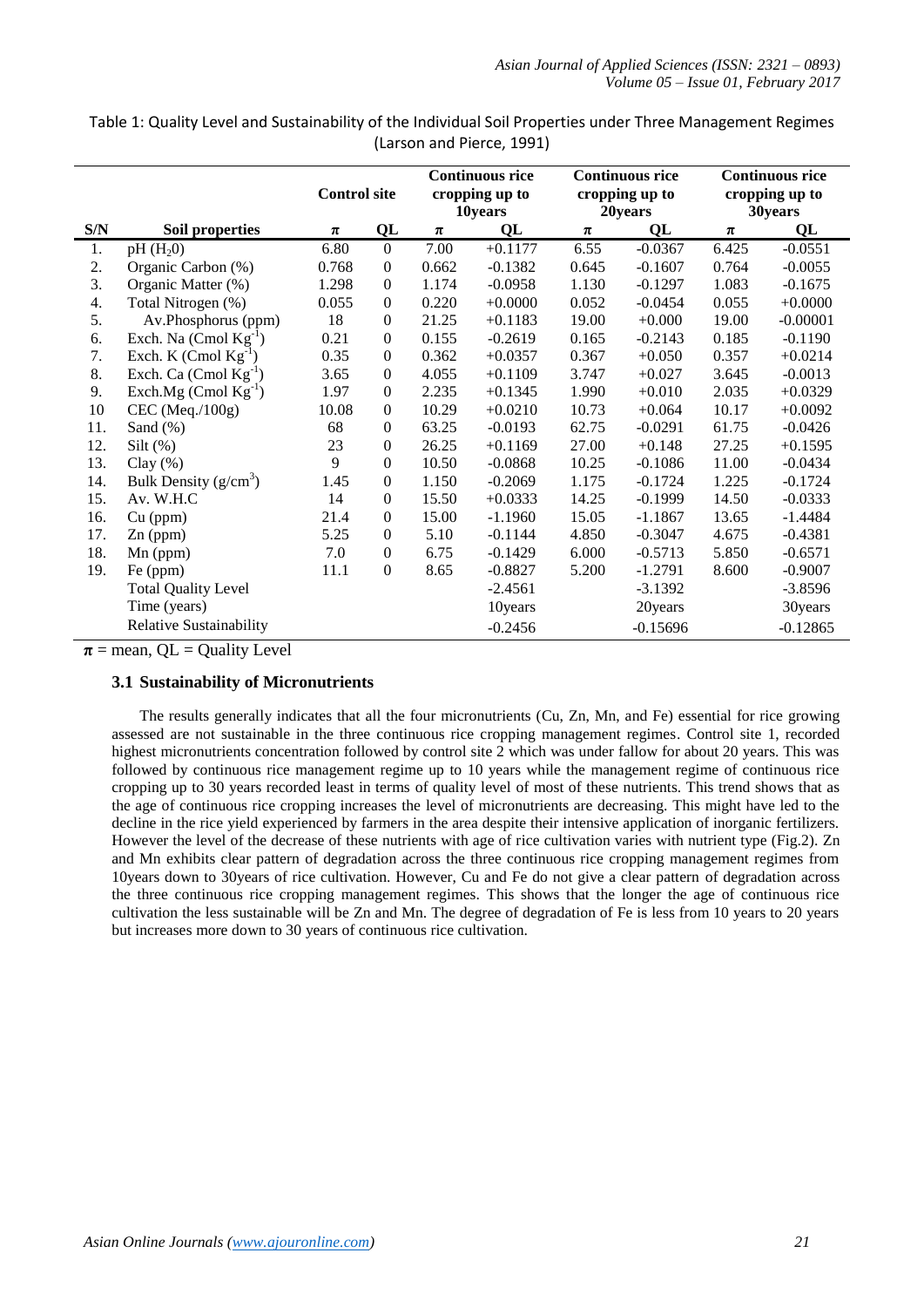

**Figure 2**: micronutrient level in the three rice cropping regimes

# **3.2 Sustainability of Exchangeable Bases (Na<sup>+</sup>, K<sup>+</sup>, Ca<sup>2+</sup>, Mg<sup>2+</sup>)**

The result of sustainability of four exchangeable bases (Na, K, Ca, and Mg) shows that exchangeable K, Ca, and Mg are sustainable when compared with control sites but their pattern of aggradation varies across the ages of continuous rice cultivation management regimes. The exchangeable calcium (Ca) aggrades more on the continuous rice cropping management regime up to 10 years and decreases a little down to continuous rice cultivation management regime up to 20 years and also degrades a little on the continuous rice cultivation management regime up to 30years. The exchangeable magnesium (Mg) also follows a similar trend as that of Ca but aggrades a little on the continuous rice cultivation management regime up to 30years. The trend in exchangeable potassium (K) is that it rises from the continuous rice cultivation management regime up to 10 years to the continuous rice cultivation management regime up to 20years but decreases down to the continuous rice cultivation management regime up to 30years. However, the exchangeable sodium (Na) shows a negative trend (figure 4.2) and this is because Na is one of the soil properties whose positive increment is detrimental to soil fertility improvement as cited by [25]. Hence, its negative decrease in [17] is rated as sustainable.

## **3.3 Other Macronutreint Essential for Rice Cultivation**

The organic matter (OM) was found to be unsustainable in the three continuous rice cropping management regimes and the trend as shown in Table 1, is that the longer the period of continuous rice cropping the less is the sustainability. Similarly the organic carbon is also found to be unsustainable and its trend is that from continuous rice cropping management regime up to 10years it degrades to continuous rice cropping management regime up to 20 years it degraded but aggrades a little on continuous rice cropping management regime up to 30 years. While the trend in total nitrogen (TN) is that it is sustainable on the continuous rice cropping regime up to 10 years, it degrades on the continuous rice cropping management regime up to 20 years only to aggrades a little on the continuous rice cultivation management regime up to 30 years.

Moreover, the overall result is that all the three categories of continuous rice cultivation plots assessed are found to be degrading and not sustainable for continuous rice cropping. Management regime of continuous rice cropping up to 20years shows higher rate of degradation than rice cropping management regime of 10years. Reason for this degradation may be due to large amounts of nutrient uptake by the rice crop without sufficient addition of fertilizer or manure as highlighted by [19].

## **4. CONCLUSION**

One conclusion that can be drawn from the results is that the model used in this study is suitable to measure the sustainability or otherwise of nutrients in the soils of cultivated fields. Secondly, it is clear that mono cropping of rice in a place like Paki and similar environments would not be sustainable unless soil improvement management that involves the application of farmyard manure (or organic fertilizer) is adopted. Finally, the reliance on chemical fertilizers alone is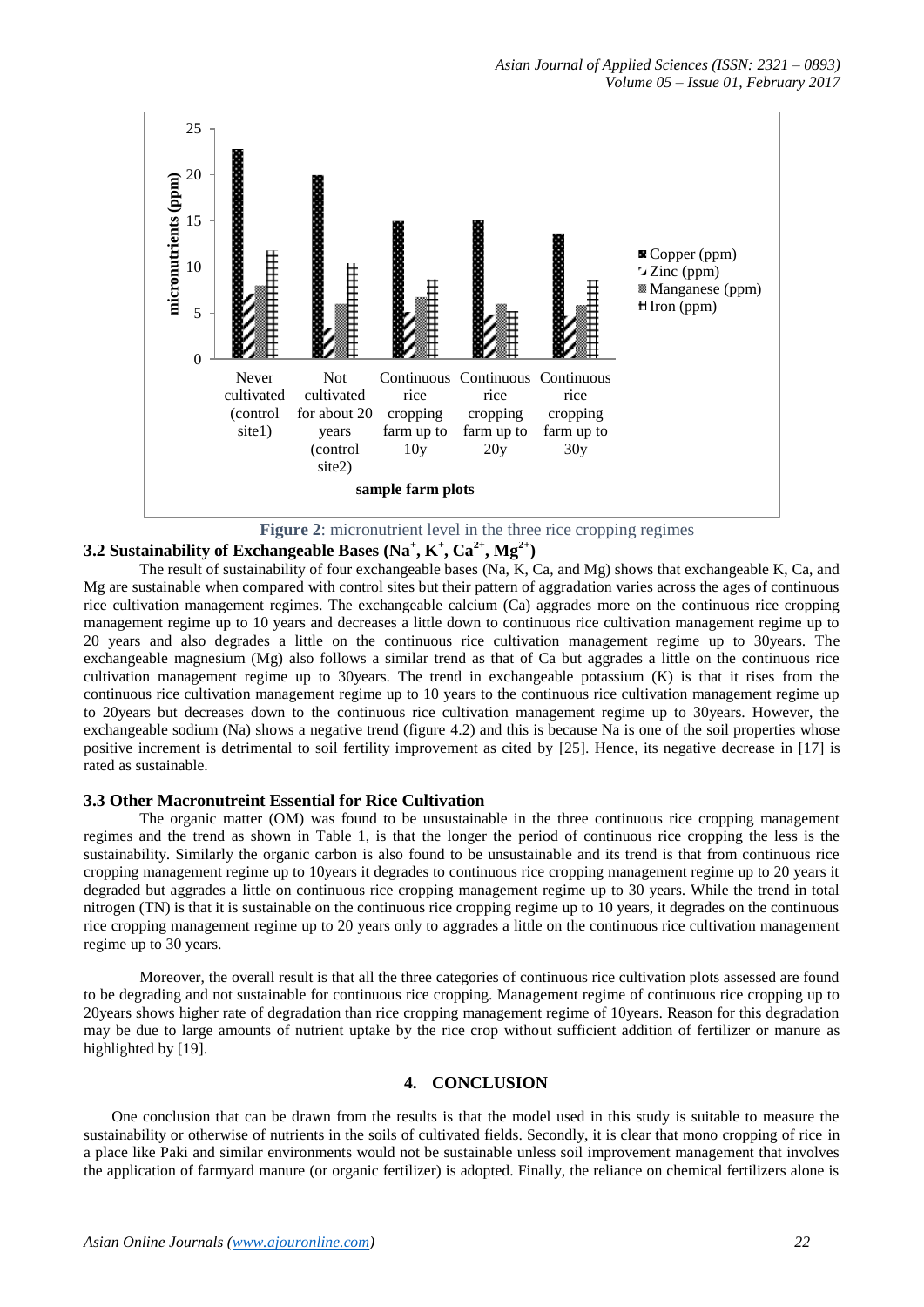capable of causing negative imbalance in the properties of soils under 1continuous rice cropping thereby rendering the practice unsustainable.

#### **5. REFERENCES**

- [1] Allan, D.L. and R. Killorn, "Assessing soil nitrogen, phosphorus, and potassium for crop nutrition and environmental risk", In: J.W. Doran and A.J. Jones. (eds.). Methods for assessing soil qua Special Publication No. 49. Soil Science Society of America, Inc., Madison, WIlity. SSSA Pp. 187-201, 1996.
- [2] Anderson D.W. and Gregorich, E.G., "Effect of soil erosion on soil quality and productivity", In Western Provincial Conference on the Rationalization of Water and Soil Research and Management. Sask. Inst. of Pedology, Univ. of Sask., Saskatoon, SK. Pp. 105-113, 1984.
- [3] Bado, B.V. A. Aw and M. Ndiaye (2010) *"*Long-term effect of continuous cropping of irrigated rice on soil and yield trends in the Sahel of West Africa", in Second Africa Rice Congress, Bamako, Mali, 22–26 March 2010: Innovation and Partnerships to Realize Africa's Rice Potential Ecological intensification and diversification of rice-based systems
- [4] Blake, G.R. and K.H. Hartge, "Bulk Density. In Methods of Soil Analysis". Par 1: physical and Mineralogical Methods. 2<sup>nd</sup> Ed. ASA, SSA, Madison USA, PP: 365 - 375, 1986.
- [5] Bouyoucos, G.J., "A re-calibration of the Hydrometer method for making mechanical analysis of soil", *Agron* 1,2, 43,434,438, 1951.
- [6] Bray, R.H and Kutz, L.T, "Determination of organic and available form of phosphorus" *Soil science* 59, 39-46, 1945.
- [7] Bremmr, J.N. and C.S. Mulvary, "Total nitrogen", In: Method of Soil Analysis, Part 2; Agronomy Monograph. No. 9 Am. Soc. Agron. Madison Wisconsin. Pp: 599 – 622, 1965.
- [8] Cassman KG, Peng S. and Dobermann A., "Nutritional physiology of the rice plant and productivity decline of irrigated rice systems in the tropics" *In:* Ando T, Fujita K, Mae T, Matsumoto H, Mori S and Sekiya J eds. *Plant Nutrition for Sustainable Food Production and Environment*. XIII International Plant Nutrition Colloquium. Kluwer Academic, Dordrecht, Netherlands. p 783–788, 1997.
- [9] Duniya, N.R (2006) "Effects of Soil Physical Properties on Gully Erosion Development In Zaria, Northern Nigeria", Unpublished MSc. Dissertation, Department of Geography, Ahmadu Bello University, Zaria, 2006.
- [10] Eno Jumbo, U., Trenchard, O.I., Joseph, A.O., Anthony, O.A. and Ivara, E.E. , "Manual of Soil , Plant and Water Analyses", Sibon books Limited, festac,Lagos, Nigeria, 2009.
- [11] Husnain H., T. Wakatsuki, and T. Masunaga, "Field assessment of nutrient balance under intensive rice-farming systems, and its effects on the sustainability of rice production in Java Island, Indonesia", Journal of agriculture food and environmental sciences Volume 4, Issue 1, 2010.
- [12] Idris, G.Y., "An Assessment of Soil Quality under Continuous Rice Cropping In Paki, Ikara Local Government Area, Kaduna State, Nigeria". Unpublished MSc. Thesis, Department of Geography, Bayero University Kano, Nigeria, 2014.
- [13] Idris, G.Y., "Some Aspect of Farming System of Paki: Guinea-Sudan Savanna Transitional Zone". Unpublished Undergraduate Dissertation, Department of Geography, Bayero University Kano, Nigeria, 2008.
- [14] Iguisi, E.O., "Variation of Soil Loss in Two sub-basins near Zaria, Nigeria". Unpublished PhD. Thesis, Department of Geography, Ahmadu Bello University, Zaria. 1994.
- [15] Imolehin E.O., Wada A.C., "Meeting the rice production and consumption demands of Nigeria with improved technologies". NCRI, Badegi. *International Rice Commission, Newsletter,* p. 13, 2004.
- [16] Kowal J.M and D.T. Knabe, "An Agro-climatological Atlas of The Northern State of Nigeria". ABU Press, Zaria, Nigeria. 1972
- [17] Larson, W.E. and F.J. Pierce, "Conservation and Enhancement of Soil Quality". In: Evaluation for sustainable land management in the developing world. Bangkok, Thailand: International Board for Soil Research and Management, IBSRAM Proc. no. 12(2), 175-203, 1991.
- [18] Parr JF, Papendick RI, Hornick SB, Meyer RE., "Soil quality: Attributes and relationship to alternative and sustainable agriculture". American Journal of Alternative Agriculture 7, 5-11, 1992.
- [19] Paz-Gonzalez, A., Viera, S. R., Toboada castro, M. T., "The effect of cultivation on the spatial variability of selected properties of an umbric horizon", *Geoderma.* 97, 273-292, 2000.
- [20] Roy, R.N., R.V. Misra, J.P. Lesschen and E.M. Smaling., "Assessment of soil nutrient balance. Approaches and methodologies". *FAO Fertilizer and Plant Nutrition Bulletin 14.* Food and Agriculture Organization of the United Nations. 101 pp. 2003. Available online at URL: [http://www.fao.org/docrep/006/y5066e/y5066e00.htm.](http://www.fao.org/docrep/006/y5066e/y5066e00.htm) (Accessed 6-23-2013)
- [21] SAS institute (1998) Statistical Analysis System (SAS) Users guide Inst. Cary. N.C., 1998.
- [22] Sawa B.A. and Buhari B., "Temperature Variability and Outbreak of Meningitis and Measles in Zaria, Northern Nigeria", *Research Journal of Applied Sciences, Engineering and Technology* 3(5): 399-402, 2011.
- [23] Walkley, A. and I. A. Black., "Organic carbon. In C. A. Black", In *Method of Soil Analysis Part 2*. *American Society of Agronomy* 9: 1372 – 1376, 1934.